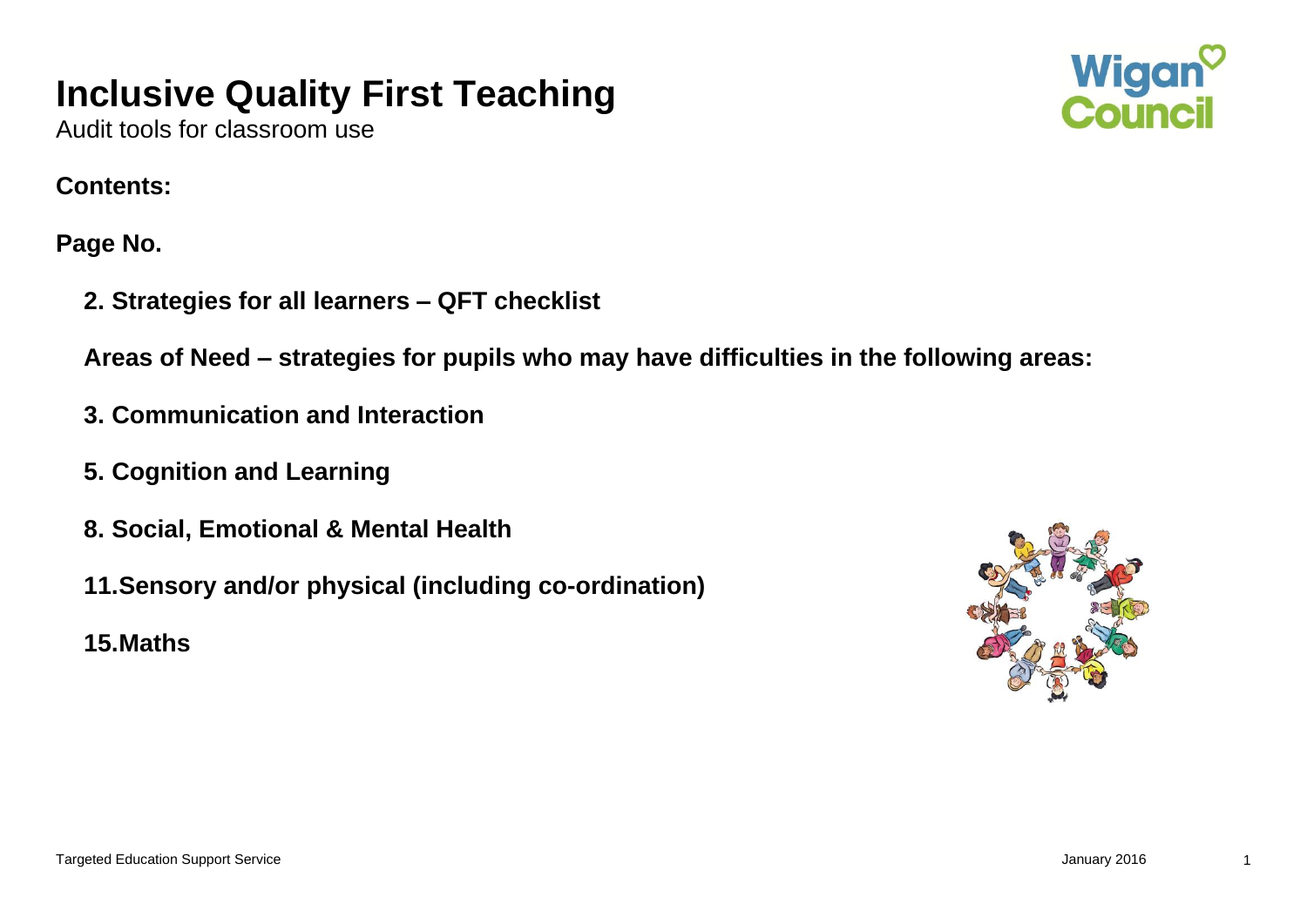# **Strategies for all learners – QFT checklist**

|                                                                                                 | <b>Comments:</b> | Date: |
|-------------------------------------------------------------------------------------------------|------------------|-------|
| Classroom well organized and labelled (with picture symbols)                                    |                  |       |
| Plan by deciding what everyone can learn then 'differentiate up'                                |                  |       |
| Clear lesson structure with learning objectives presented orally and<br>visually                |                  |       |
| Instructions given in small chunks with visual cues                                             |                  |       |
| Understanding checked by asking pupils to explain what they have<br>to do                       |                  |       |
| Understanding is demonstrated in a variety of ways                                              |                  |       |
| Range of groupings within the class including some random pairing<br>activities                 |                  |       |
| Activities and listening broken up with breaks for more kinaesthetic<br>activities              |                  |       |
| Five positive comments to one negative                                                          |                  |       |
| Praise is specific and named                                                                    |                  |       |
| Memory supported by explicit demonstration and modeling of<br>memory techniques                 |                  |       |
| Classroom assistants planned for and used to maximize learning                                  |                  |       |
| Pupils are clear what is expected – use of 'WAGOLL' – what a good<br>one looks like – examples. |                  |       |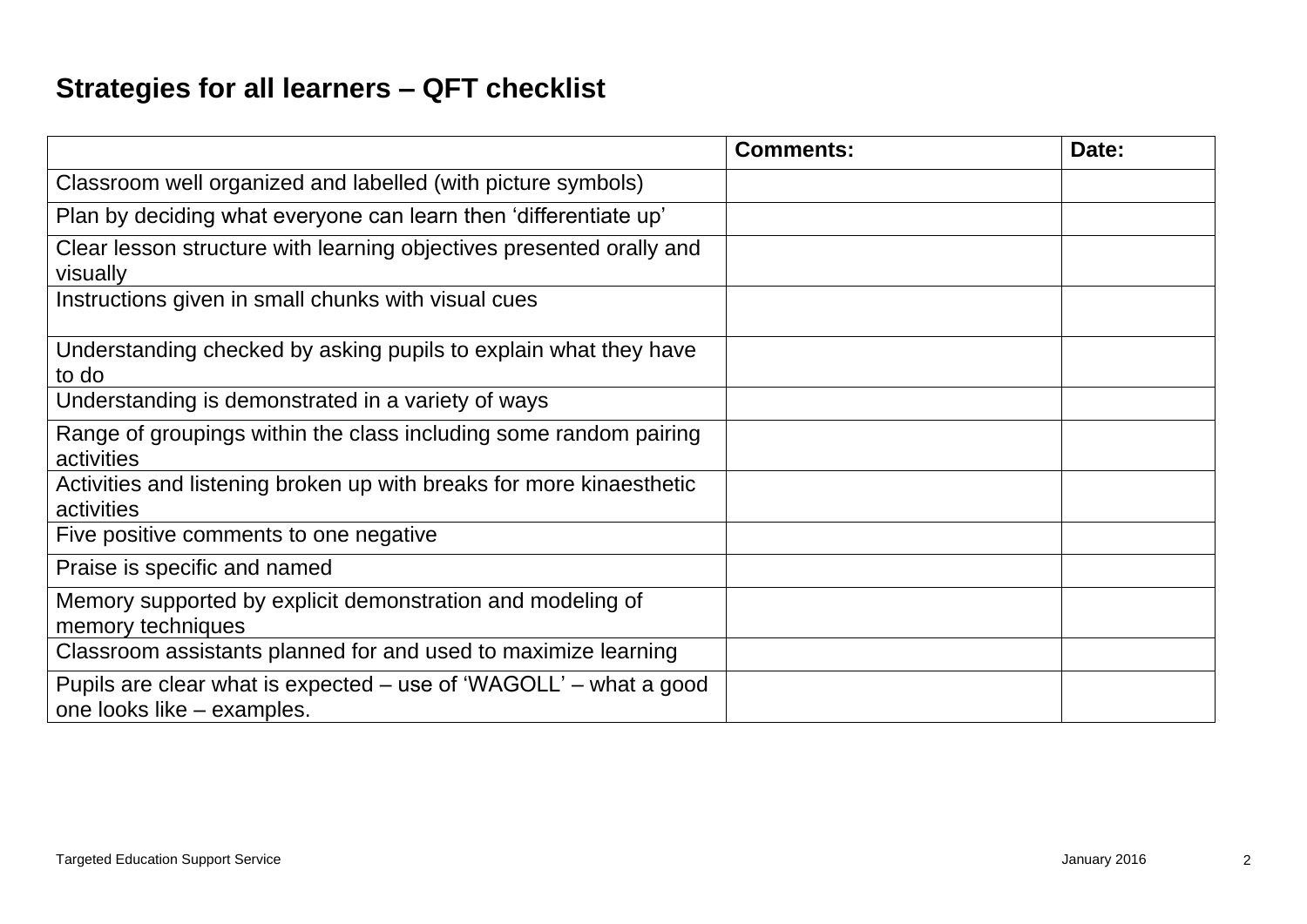#### **Area of Need: Communication and Interaction**

| <b>Quality First Teaching</b>                                                      | <b>Comments</b> | <b>Date</b> |
|------------------------------------------------------------------------------------|-----------------|-------------|
| Photographs of staff and pupils displayed in foyer and classrooms                  |                 |             |
| 'Rules' of good listening displayed, taught, modeled and regularly reinforced      |                 |             |
| Pupils aware of pre-arranged cues for active listening (e.g. symbol, prompt card)  |                 |             |
| Pupil's name or agreed cue used to gain individual's attention - and before giving |                 |             |
| instructions                                                                       |                 |             |
| Key words/vocabulary emphasized when speaking and displayed visually with          |                 |             |
| picture cues                                                                       |                 |             |
| Range of multi-sensory approaches used to support spoken language e.g.             |                 |             |
| symbols, pictures, concrete apparatus, artefacts, role-play                        |                 |             |
| Instructions broken down into manageable chunks and given in the order they are    |                 |             |
| to be done                                                                         |                 |             |
| Checklists and task lists - simple and with visual cues                            |                 |             |
| Delivery of information slowed down with time given to allow processing            |                 |             |
| Pupils are given a demonstration of what is expected                               |                 |             |
| System of visual feedback in place to show if something has been understood        |                 |             |
| Pupils are encouraged – and shown – how to seek clarification                      |                 |             |
| Prompt cards using a narrative framework (who, where, when, what happened          |                 |             |
| etc.) used to support understanding of question words                              |                 |             |
| Talking buddies or similar used to encourage responses                             |                 |             |
| TAs used effectively to explain and support pupils to ask and answer questions     |                 |             |
| Classroom furniture and groupings consider whether pupils with speech &            |                 |             |
| communication needs can see visual prompts and the teacher                         |                 |             |
| Access to a quiet, distraction free work station if needed                         |                 |             |
| 'Word walls' or similar to develop understanding of new vocabulary                 |                 |             |
| Parents advised of new vocabulary so it can be reinforced at home                  |                 |             |
| Appropriate use of visual timetables – personalised to the child                   |                 |             |
| Minimise use of abstract language                                                  |                 |             |
| Ensure that preferred methods of communication (as well as level of eye-contact)   |                 |             |
| known by all staff within school                                                   |                 |             |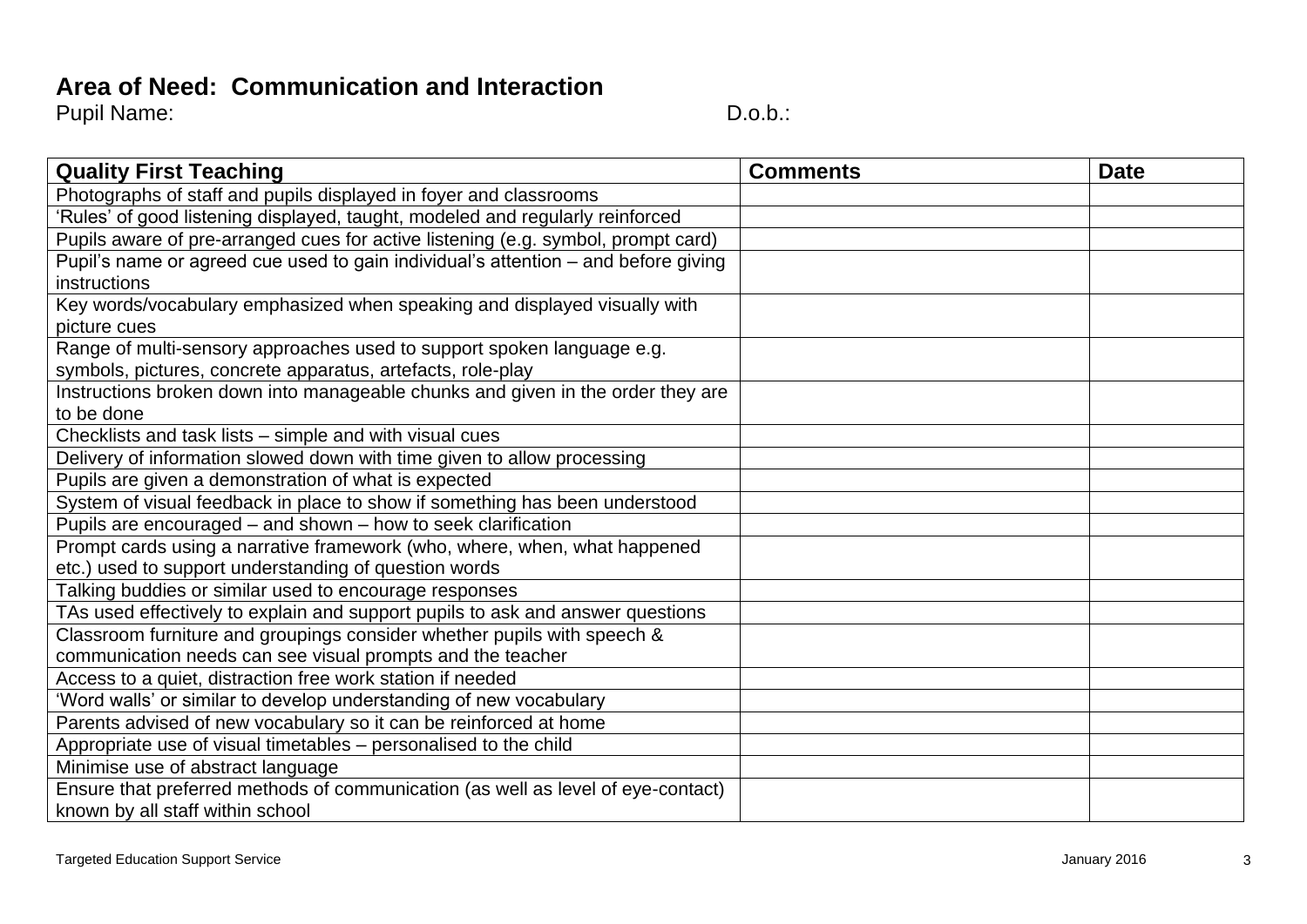#### **Area of Need: Communication and Interaction**

| Possible interventions (additional to/different from)                               | <b>Comments</b> | <b>Date</b> |
|-------------------------------------------------------------------------------------|-----------------|-------------|
| Programmes advised by Speech and Language Service                                   |                 |             |
| Programmes advised by external agency                                               |                 |             |
| 'Talking Partners' programme                                                        |                 |             |
| 'Nurturing Talk'                                                                    |                 |             |
| 'Socially Speaking'                                                                 |                 |             |
| 'Talkabout' Activities (Alex Kelly)                                                 |                 |             |
| 'Language for Thinking' small group sessions (Stephen Parsons & Anna                |                 |             |
| Branagan)                                                                           |                 |             |
| Small group language work                                                           |                 |             |
| 'SRB4' Building Language Skills in the Classroom                                    |                 |             |
| Receptive language activities e.g. 'Blacksheep Publications'                        |                 |             |
| 'Elklan' language programme training for school staff                               |                 |             |
| 'Active Listening for Active Learning' Maggie Johnson & Carolyn Player              |                 |             |
| Opportunities to work 1:1 with a scribe                                             |                 |             |
| Small group or 1:1 work to develop social skills                                    |                 |             |
| Support or alternative provision for break times e.g. Nurture group etc.            |                 |             |
| Support available if pupil has to leave the classroom to go to a pre-arranged place |                 |             |
| Support at times of particular stress e.g. coming into school, home time, PE        |                 |             |
| lessons etc.                                                                        |                 |             |
| Regular sessions with learning mentor                                               |                 |             |
| Social stories written for specific areas of difficulty                             |                 |             |
| Comic strip conversations                                                           |                 |             |
| In class support to facilitate access to the curriculum.                            |                 |             |
|                                                                                     |                 |             |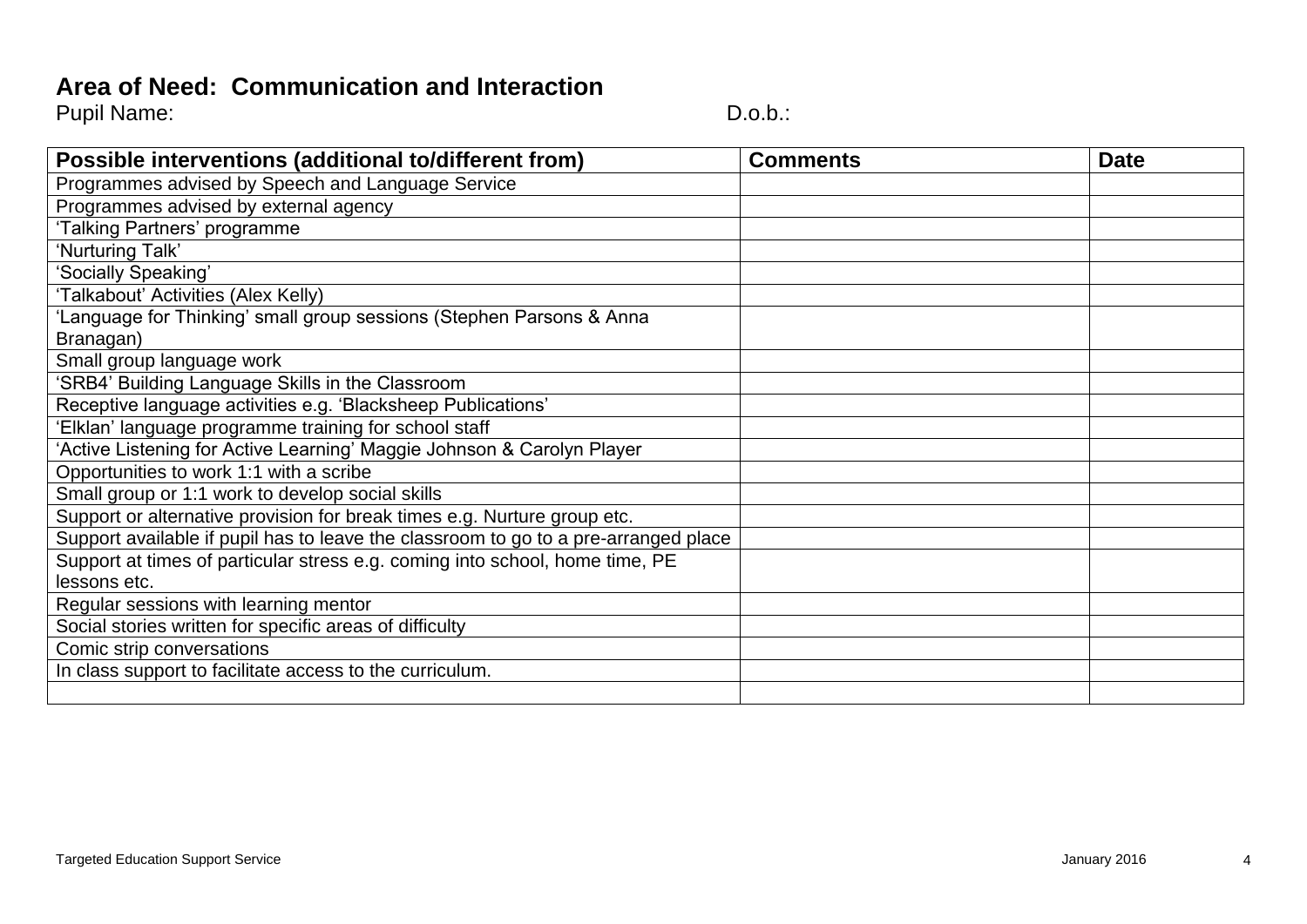# **Area of Need: Cognition and Learning**

Pupil Name: Case of the Contract of the Contract of the Contract of the D.o.b.:

| <b>Quality First Teaching</b>                                                          | <b>Comments</b> | <b>Date</b> |
|----------------------------------------------------------------------------------------|-----------------|-------------|
| 'Next steps' for learning derived from what the pupil can already do -                 |                 |             |
| referring back to earlier stages when necessary                                        |                 |             |
| Make sure you know the level of difficulty of any text you expect the pupil to read    |                 |             |
| Key words/vocabulary emphasized when speaking and displayed clearly                    |                 |             |
| Pre-teaching of subject vocabulary                                                     |                 |             |
| Instructions broken down into manageable chunks and given in sequence                  |                 |             |
| Teach sequencing as a skill e.g. sequencing stories, alphabet etc.                     |                 |             |
| Pupils encouraged to explain what they have to do to check understanding               |                 |             |
| Resources, equipment, homework diaries make use of consistent symbols and              |                 |             |
| colour coding                                                                          |                 |             |
| Links to prior learning explicitly made                                                |                 |             |
| Key learning points reviewed at appropriate times during and end of lesson             |                 |             |
| Colour coded word walls in alphabetical order                                          |                 |             |
| Alternative ways to demonstrate understanding e.g. diagrams, mind maps, use of         |                 |             |
| voice recorders                                                                        |                 |             |
| Provide – and teach use of – range of writing frames to aid organisation               |                 |             |
| Alphabet strips stuck to desks                                                         |                 |             |
| Key words and/or phoneme mats on desks                                                 |                 |             |
| Mark writing for content - encourage pupils to highlight one or two words              |                 |             |
| themselves that may be incorrect to be looked at later                                 |                 |             |
| Occasional opportunities to work with a scribe – perhaps within a small group to       |                 |             |
| produce a piece of writing for 'publication' e.g. displayed on the wall, read to other |                 |             |
| children etc.                                                                          |                 |             |
| Use IT programs and apps. to reinforce and revise what has been taught                 |                 |             |
| To support short term memory, have small whiteboards and pens available for            |                 |             |
| notes, to try out spellings, record ideas etc.                                         |                 |             |
| Range of coloured overlays/reading rulers available                                    |                 |             |
| Coloured paper for worksheets and coloured background on smart board                   |                 |             |
| Texts which reflect interest and age range – good range of 'hi-lo' (high inerest, low  |                 |             |
| reading age) available                                                                 |                 |             |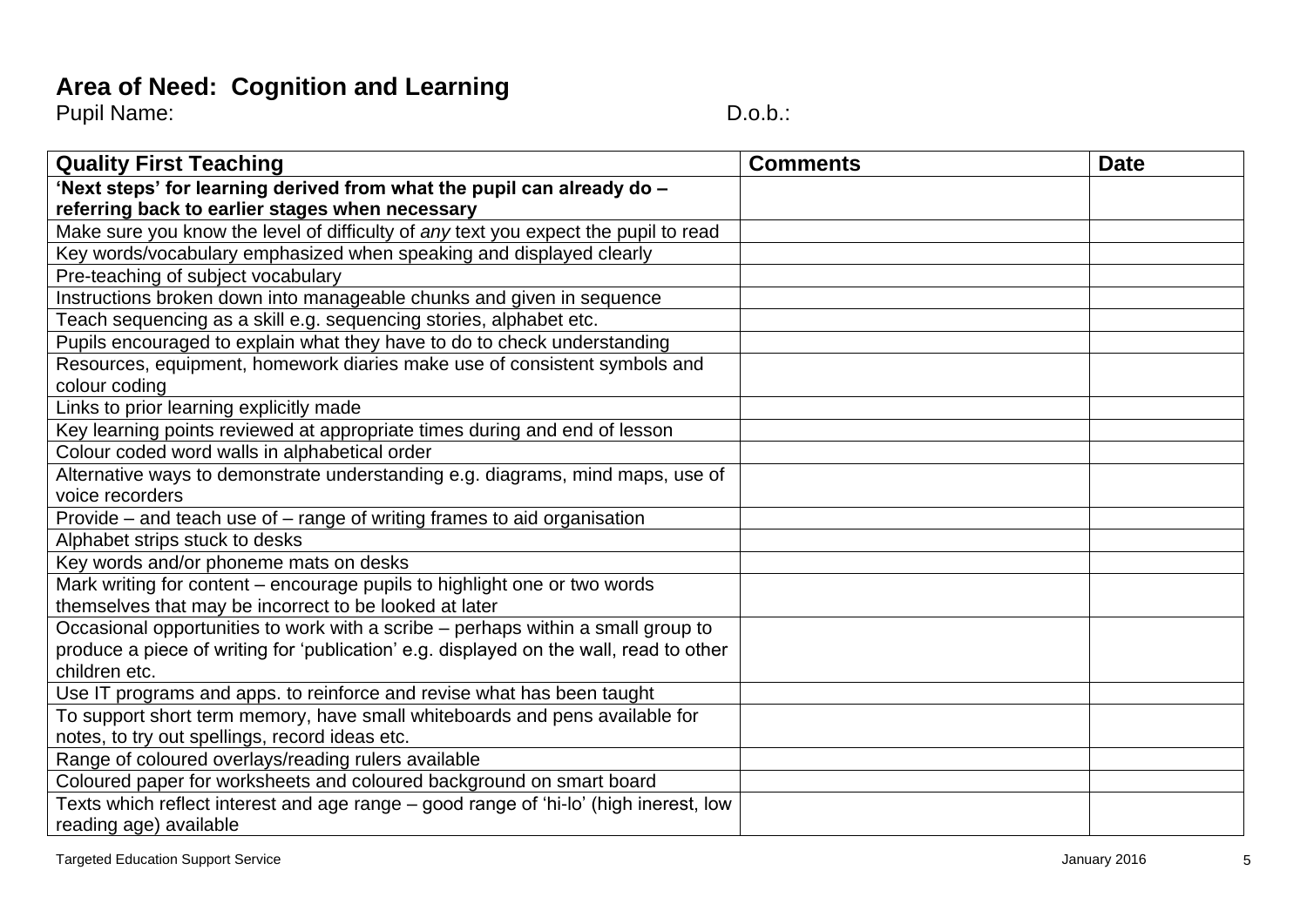## **Area of Need: Cognition and Learning**

| <b>Pupil Name:</b><br>D.o.b.: |  |
|-------------------------------|--|

| <b>Quality First Teaching</b>                                                    | <b>Comments</b> | <b>Date</b> |
|----------------------------------------------------------------------------------|-----------------|-------------|
| Text presented clearly – uncluttered, use bullet points and clear font           |                 |             |
| Diagrams and pictures to add meaning alongside text                              |                 |             |
| Cloze procedure exercises to vary writing tasks and demonstrate understanding    |                 |             |
| Don't ask pupil to read aloud in class unless you know they have pre-prepared    |                 |             |
| and are comfortable with this                                                    |                 |             |
| Additional time to complete tasks if necessary                                   |                 |             |
| Teach and model memory techniques                                                |                 |             |
| Use different coloured pens to support learning spellings, identifying different |                 |             |
| sections of text, one colour for each sentence etc.                              |                 |             |
| Mark starting point for each line with a green dot                               |                 |             |
| Minimise copying from the board – provide copies for pupil if necessary          |                 |             |
| Teach pupil how to use planners, task lists etc.                                 |                 |             |
| Teach keyboard skills                                                            |                 |             |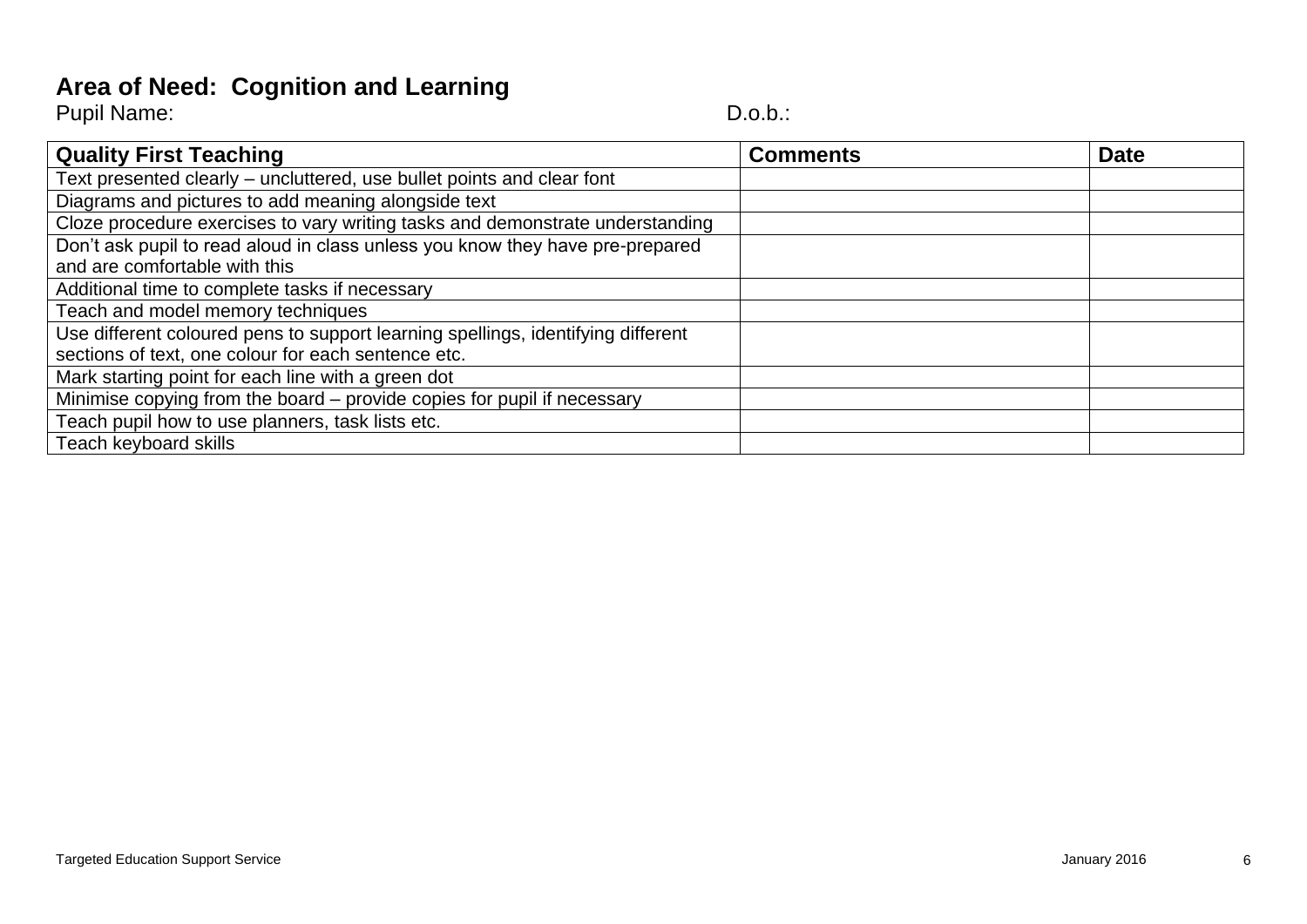# **Area of Need: Cognition and Learning**

Pupil Name: Case of the Contract of the Contract of the Contract of the D.o.b.:

| Possible interventions (additional to/different from)                             | <b>Comments</b> | <b>Date</b> |
|-----------------------------------------------------------------------------------|-----------------|-------------|
| 1:1 teaching from a specialist SpLD teacher                                       |                 |             |
| 1:1 or small group multi-sensory phonics programme e.g. 'Sounds-Write', 'Beat     |                 |             |
| Dyslexia', 'Read, Write Inc.' catch up programme                                  |                 |             |
| Additional multi-sensory follow up lessons using plastic letters, phoneme frames, |                 |             |
| writing to dictation etc.                                                         |                 |             |
| Daily 1:1 reading, teaching through errors                                        |                 |             |
| Small group or 1:1 support for writing/reading – additional to literacy lessons   |                 |             |
| FLS, ALS                                                                          |                 |             |
| Fischer Family Trust Wave 3 programme                                             |                 |             |
| 'Better Reading' programme                                                        |                 |             |
| 'Reading Recovery' programme                                                      |                 |             |
| Small group or 1:1 work on spelling programmes                                    |                 |             |
| Support for pre-teaching concepts and vocabulary                                  |                 |             |
| 1:1 or small group lessons to develop memory skills using appropriate resources   |                 |             |
| Revision sessions to revise and consolidate what has been learned                 |                 |             |
|                                                                                   |                 |             |
|                                                                                   |                 |             |
|                                                                                   |                 |             |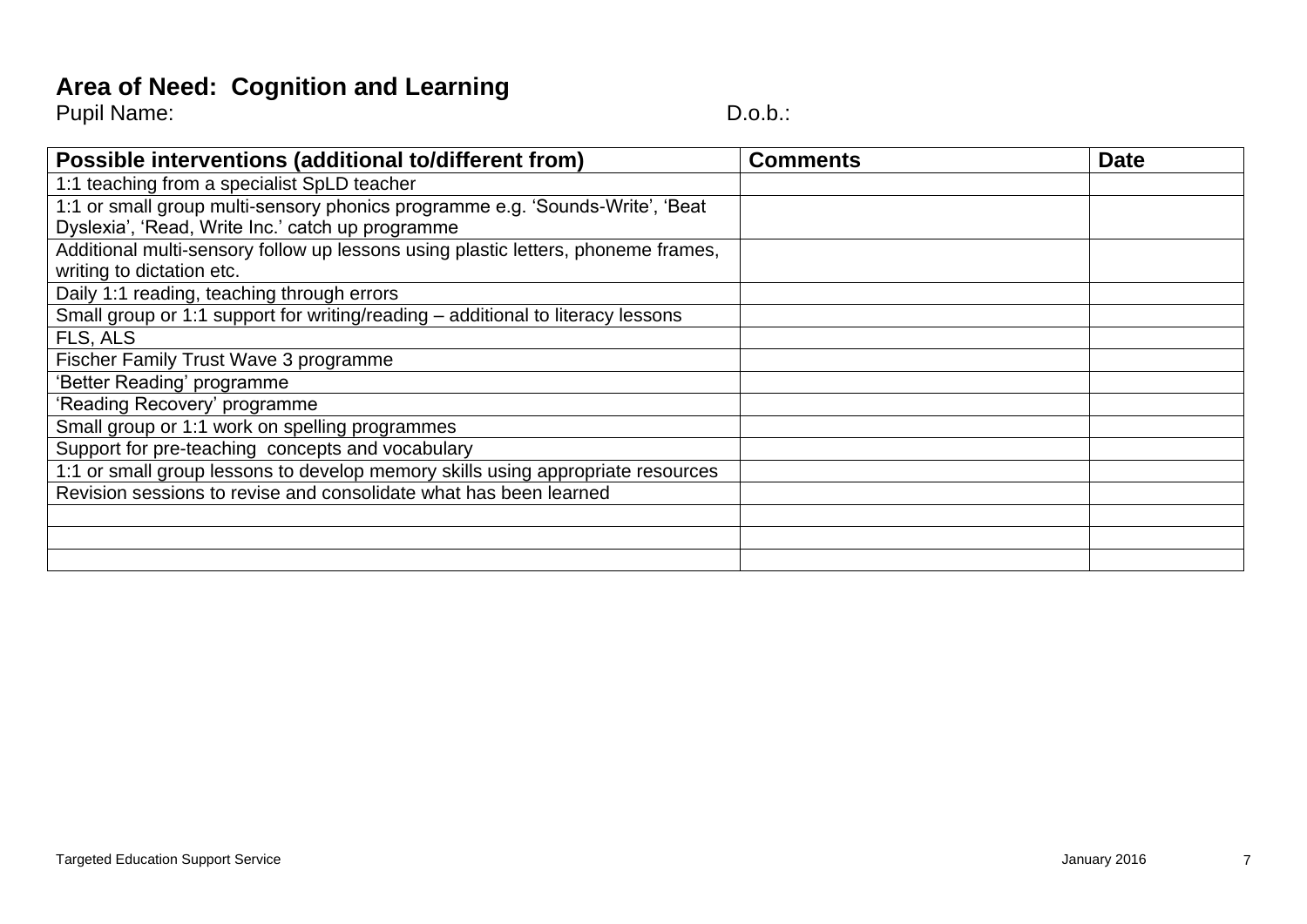#### **Area of Need: Social, Emotional and Mental Health**

| <b>Quality First Teaching</b>                                                        | <b>Comments</b> | <b>Date</b> |
|--------------------------------------------------------------------------------------|-----------------|-------------|
| Take time to find pupil's strengths and praise these – ensure that the pupil has     |                 |             |
| opportunities to demonstrate their skills to maintain self-confidence.               |                 |             |
| 'Catch' the pupil being good and emphasize positives in front of other pupils and    |                 |             |
| staff (where appropriate)                                                            |                 |             |
| Give the pupil a classroom responsibility to raise self-esteem                       |                 |             |
| Refer pupils regularly to classroom code of conduct, whole class targets and use     |                 |             |
| consistently – ensuring that supply staff apply same consistency                     |                 |             |
| Play calming music where appropriate                                                 |                 |             |
| Give breaks between tasks and give legitimate 'moving around' activities e.g         |                 |             |
| Brain Gym, wake up and shake up                                                      |                 |             |
| Provide lots of opportunities for kinaesthetic learning e.g. practical activities,   |                 |             |
| experiential learning, multi-sensory resources                                       |                 |             |
| Use interactive strategies e.g. pupils have cards/whiteboards to hold up answers,    |                 |             |
| come to the front to take a role etc.                                                |                 |             |
| Make expectations for behaviour explicit by giving clear targets, explanations and   |                 |             |
| modeling                                                                             |                 |             |
| Where possible, create a quiet area both for working and as a 'quiet time' zone      |                 |             |
| Use a visual timer to measure and extend time on task – start small and praise,      |                 |             |
| praise, praise                                                                       |                 |             |
| Teach pupils how to use post-it notes for questions and ideas rather than            |                 |             |
| interruptions (when appropriate)                                                     |                 |             |
| Provide alternative seating at carpet time if this is an issue                       |                 |             |
| Legitimise movement by getting pupil to take a message, collect an item, use a       |                 |             |
| 'fiddle toy' if necessary                                                            |                 |             |
| Ensure that tools/equipment are easily accessible and available for use.             |                 |             |
| Give a set time for written work and do not extend into playtime to 'catch up' – the |                 |             |
| pupil will need these breaks                                                         |                 |             |
| Use pupil's name and ensure you have there attention before giving instructions      |                 |             |
| Chunk instructions and support with visual cues.                                     |                 |             |
| Make use of different seating and grouping arrangements for different activities.    |                 |             |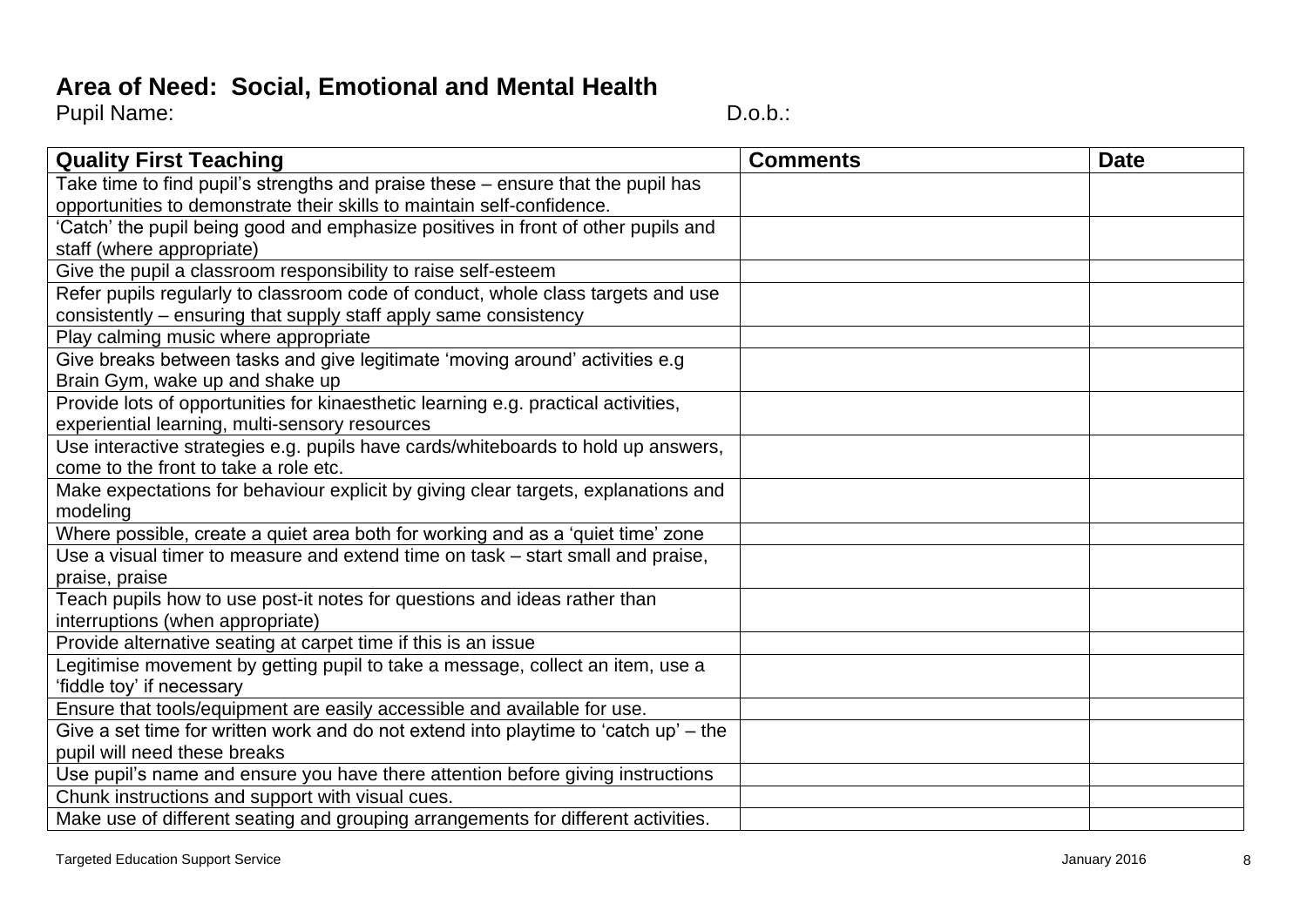#### **Area of Need: Social, Emotional and Mental Health (2)**

Pupil Name: D.o.b.: D.o.b.:

| <b>Quality First Teaching</b>                                                        | <b>Comments</b> | <b>Date</b> |
|--------------------------------------------------------------------------------------|-----------------|-------------|
| Personalise teaching where possible to reflect pupils' interests                     |                 |             |
| Communicate in a calm, clear manner                                                  |                 |             |
| Keep instructions, routines and rules short, precise and positive                    |                 |             |
| Listen to the pupil, giving them an opportunity to explain their behaviours. Use     |                 |             |
| Restorative Justice Harmer and Harmed question cards.                                |                 |             |
| Provide visual timetables and task lists – may need to be for a short period of time |                 |             |
| depending on the pupil                                                               |                 |             |
| Have a range of simple, accessible activities that the pupil enjoys to use as        |                 |             |
| 'calming' exercises                                                                  |                 |             |
| Communicate positive achievements - no matter how small - with home and              |                 |             |
| encourage home to do the same. Could be in the form of a 'Golden moments' or         |                 |             |
| 'Good News' book or 'Good notes' to be collected in a small plastic wallet           |                 |             |
| Allow pupil to have a safe place to store belongings and fiddle toys                 |                 |             |
| Ensure groupings provide positive role models                                        |                 |             |
| Transition from whole class work to independent or group work is taught, clearly     |                 |             |
| signalled and actively managed                                                       |                 |             |
|                                                                                      |                 |             |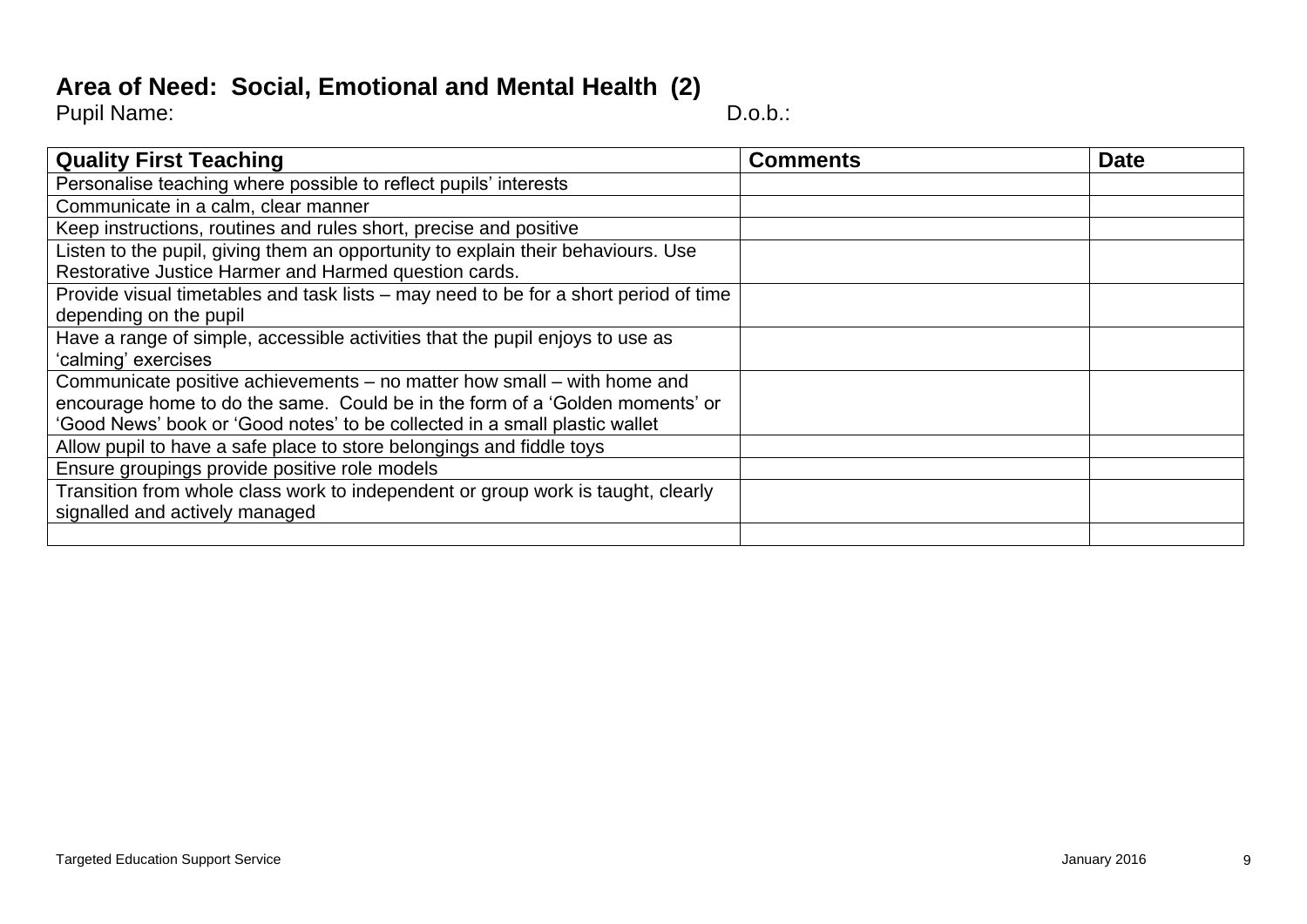#### **Area of Need: Social, Emotional and Mental Health**

Pupil Name: D.o.b.: D.o.b.: D.o.b.: D.o.b.: D.o.b.: D.o.b.: D.o.b.: D.o.b.: D.o.b.: D.o.b.: D.o.b.: D.o.b.: D.o.b.: D.o.b.: D.o.b.: D.o.b.: D.o.b.: D.o.b.: D.o.b.: D.o.b.: D.o.b.: D.o.b.: D.o.b.: D.o.b.: D.o.b.: D.o.b.: D.

| Possible interventions (additional to/different from)                                        | <b>Comments</b> | <b>Date</b> |
|----------------------------------------------------------------------------------------------|-----------------|-------------|
| Nurture Group support to develop social and emotional skills                                 |                 |             |
| Use SEMH assessment tools like BSquared PSHE and Citizenship and The                         |                 |             |
| Boxall Profile completed to highlight needs and track progress<br><b>Silver Seal</b>         |                 |             |
|                                                                                              |                 |             |
| <b>Family Seal</b>                                                                           |                 |             |
| Small group work to develop listening, attention and turn taking skills                      |                 |             |
| 1:1 barrier games to develop turn taking and listening skills                                |                 |             |
| Daily/weekly sessions with a learning mentor or trusted adult in school                      |                 |             |
| Support available if pupil has to leave the classroom to go to a pre-agreed place            |                 |             |
| Support at times of particular stress e.g. coming into school, home time, PE<br>lessons etc. |                 |             |
| Social stories written for specific areas of difficulty                                      |                 |             |
| Comic strip conversations to work on developing understanding of situations                  |                 |             |
| In class support to facilitate access to curriculum.                                         |                 |             |
| Restorative Justice approaches                                                               |                 |             |
| Individual counseling                                                                        |                 |             |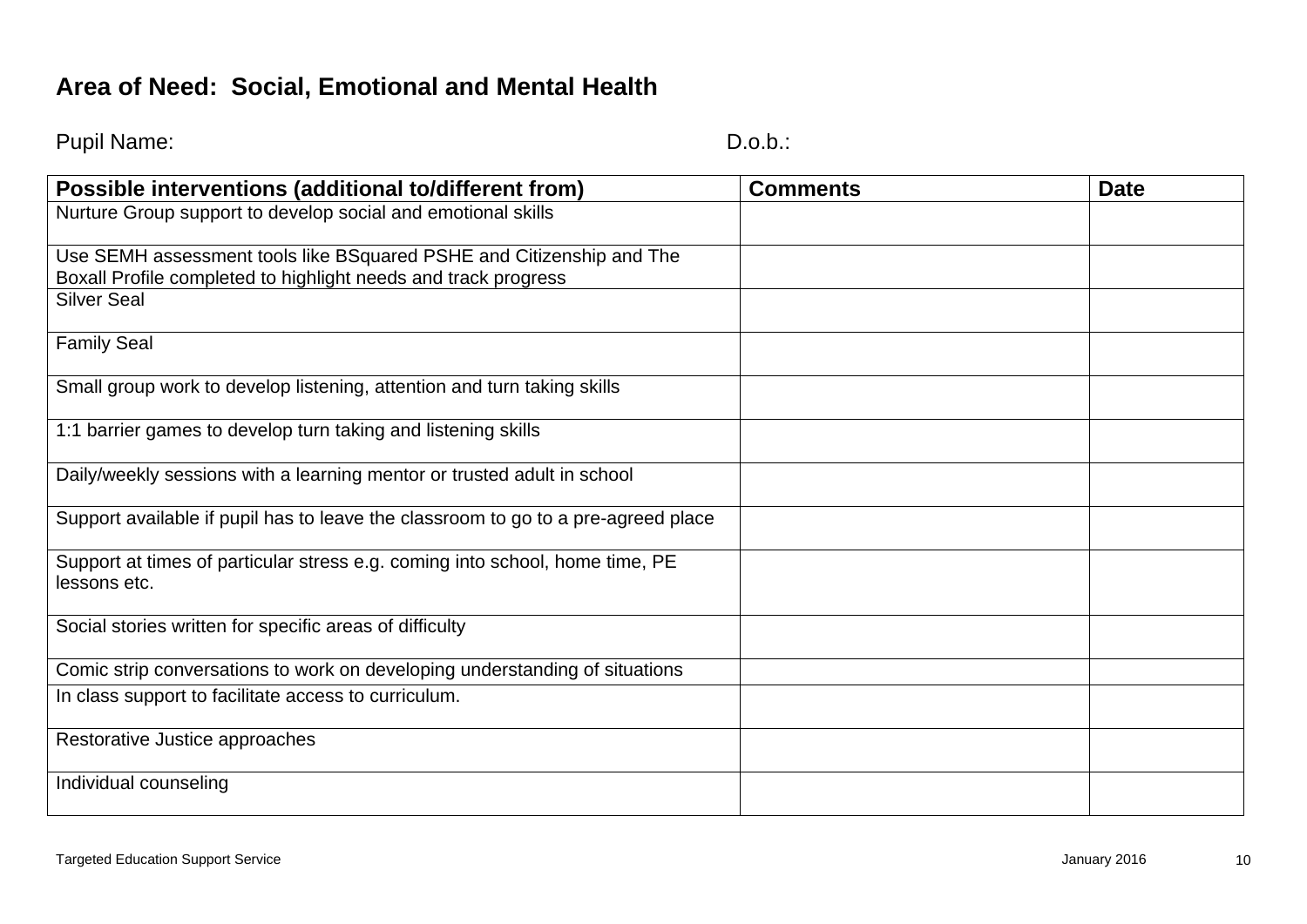Pupil Name: Calculation of the Contract of the Contract of the D.o.b.:

| <b>Quality First Teaching - Visual Difficulties</b>                                  | <b>Comments</b> | <b>Date</b> |
|--------------------------------------------------------------------------------------|-----------------|-------------|
| Give as many first hand 'real' multi-sensory experiences as possible                 |                 |             |
| Ensure correct seating in relation to board, whiteboard, Smartboard taking into      |                 |             |
| account levels of vision in each eye                                                 |                 |             |
| Try out different paper/Smartboard colours to try to find best contrast              |                 |             |
| Consider lighting - natural and artificial - which is most comfortable?              |                 |             |
| Avoid shiny surfaces which may reflect light and cause dazzle                        |                 |             |
| Take advice from specialist teams related to font style and size                     |                 |             |
| Short spells of visual activity should be interspersed with less demanding           |                 |             |
| activities                                                                           |                 |             |
| Eliminate inessential copying from the board                                         |                 |             |
| Where copying is required, ensure appropriate print size photocopy is available      |                 |             |
| Ensure range of writing materials is available so that pupil can choose most         |                 |             |
| appropriate to maximize vision                                                       |                 |             |
| Always uses verbal explanations when demonstrating to the class. Read out            |                 |             |
| aloud as you write on the board                                                      |                 |             |
| Address the pupil by name to get their attention                                     |                 |             |
| Avoid standing in front of windows - your face becomes difficult to see              |                 |             |
| Avoid the sharing of texts/monitors unless doing so is a priority for social reasons |                 |             |
| e.g. working together on a project.                                                  |                 |             |

| Possible interventions (additional to/different from)                   | <b>Comments</b> | <b>Date</b> |
|-------------------------------------------------------------------------|-----------------|-------------|
| Equipment and resources as recommended by the Sensory Support Team or   |                 |             |
| Ophthalmologist                                                         |                 |             |
| Enlarged copies of texts – size determined by pupil and sensory support |                 |             |
| team/ophthalmologist                                                    |                 |             |
| Access to audio books and associated equipment                          |                 |             |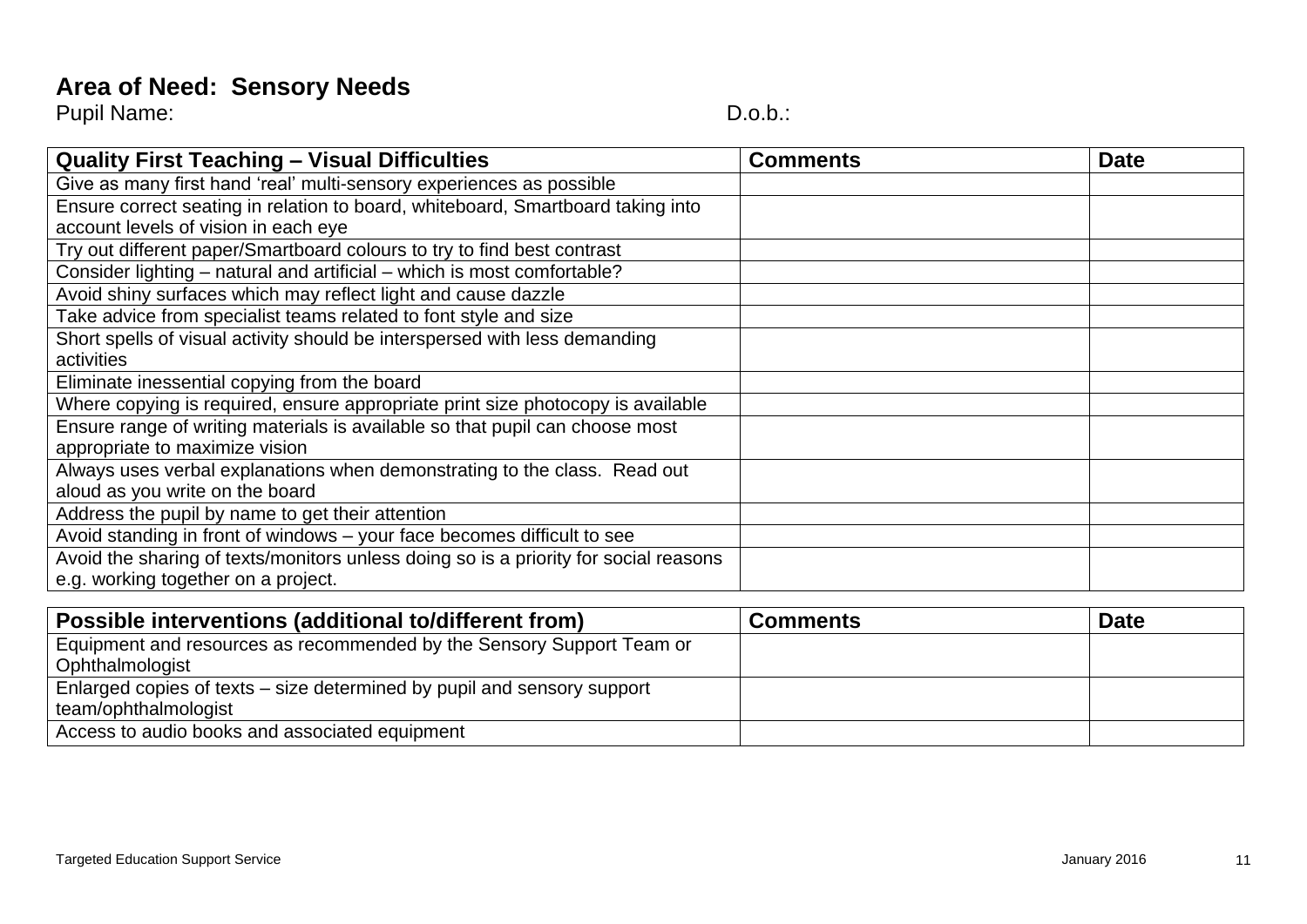Pupil Name: The Contract of the Contract of the Contract of the D.o.b.:

| <b>Quality First Teaching - Hearing Difficulties</b>                                | <b>Comments</b> | <b>Date</b> |
|-------------------------------------------------------------------------------------|-----------------|-------------|
| Careful seating that allows the pupil to see the teacher clearly and also see other |                 |             |
| speakers (back to the window is good)                                               |                 |             |
| Gain pupil's attention before important information is given                        |                 |             |
| Keep background noise to a minimum                                                  |                 |             |
|                                                                                     |                 |             |
| Slow down speech rate a little, but keep natural fluency                            |                 |             |
|                                                                                     |                 |             |
| Do not limit use of rich and varied language – trying to stick to short words and   |                 |             |
| limited vocabulary can limit natural speech patterns and full meaning               |                 |             |
| Allow more thinking and talking time                                                |                 |             |
|                                                                                     |                 |             |
| Model and teach careful listening along with signals when careful listening is      |                 |             |
| required                                                                            |                 |             |
| Repeat contributions from other children - their voices may be softer and speech    |                 |             |
| more unclear                                                                        |                 |             |
| Occasionally check that oral information/instructions have been understood          |                 |             |
| Face the pupil when speaking                                                        |                 |             |
| Keep hands away from mouth                                                          |                 |             |
| Key words on board to focus introduction and conclusion                             |                 |             |
| Divide listening time into short (ish) chunks                                       |                 |             |
| Use visual symbols to support understanding                                         |                 |             |

| Possible interventions (additional to/different from)                           | <b>Comments</b> | <b>Date</b> |
|---------------------------------------------------------------------------------|-----------------|-------------|
| Equipment and resources as recommended by the Sensory Support Team or           |                 |             |
| Audiologist                                                                     |                 |             |
| A language programme such as 'Time to Talk' or 'Talking Partners' may support   |                 |             |
| language development for a pupil with a hearing impairment by offering a quiet, |                 |             |
| small group forum                                                               |                 |             |
|                                                                                 |                 |             |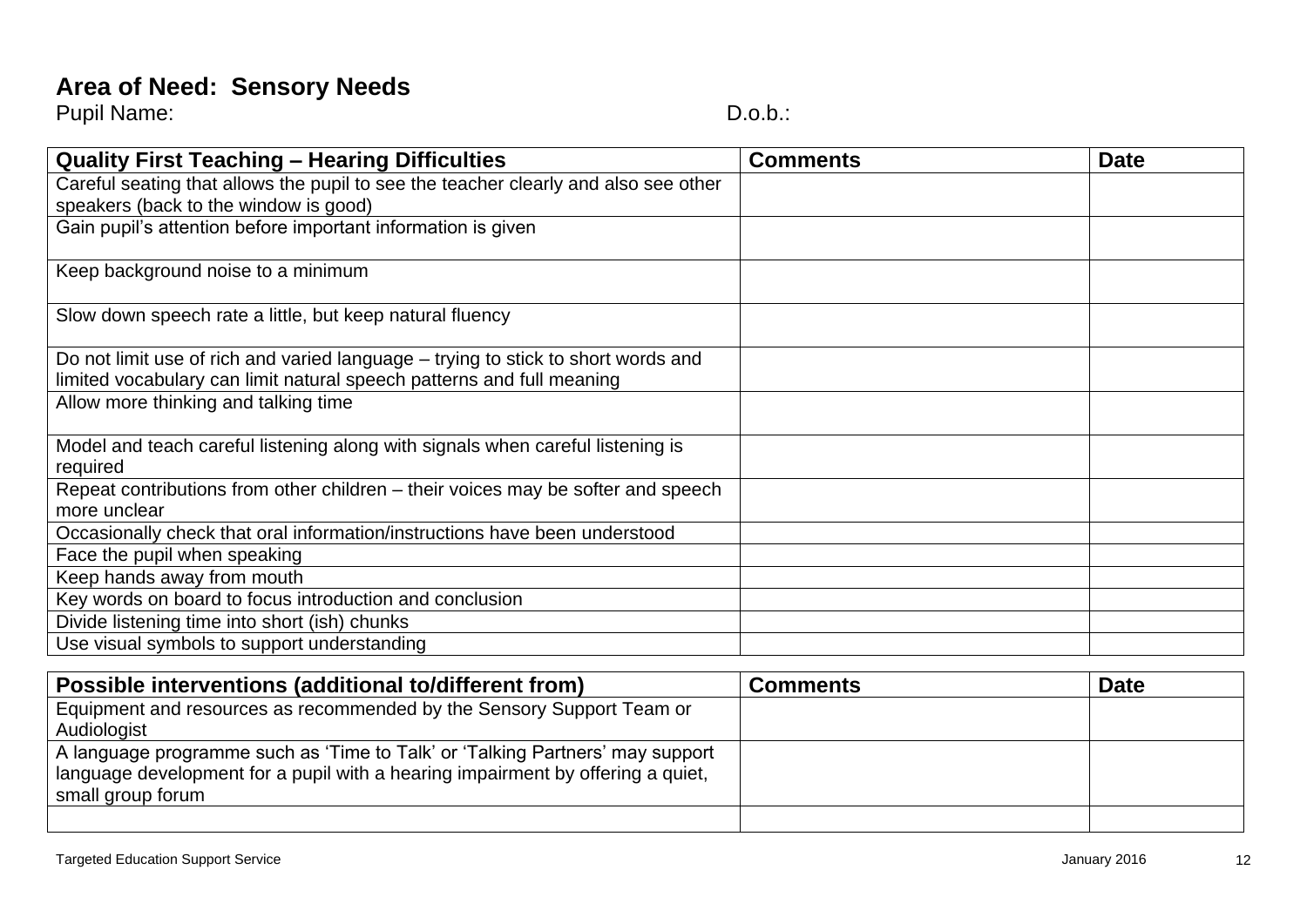Pupil Name: The Contract of the Contract of the Contract of the D.o.b.:

| <b>Quality First Teaching - Co-ordination</b>                                        | <b>Comments</b> | <b>Date</b> |
|--------------------------------------------------------------------------------------|-----------------|-------------|
| Consider organisation of classroom to allow free movement                            |                 |             |
| Allow the child plenty of space to work - were space allows, could he/she be         |                 |             |
| placed next to a 'free' desk?                                                        |                 |             |
| Ensure that left and right handed pupils are not sitting next to each other with     |                 |             |
| writing hands adjacent                                                               |                 |             |
| Seating should allow pupil to rest both feet flat on the floor - check chair heights |                 |             |
| Desk should be at elbow height                                                       |                 |             |
| Sloping desk provided if possible                                                    |                 |             |
| Positioned so pupil is able to view the teacher directly without turning the body -  |                 |             |
| close enough to see and hear instructions                                            |                 |             |
| Seated where there are minimal distractions e.g. away from windows and doors         |                 |             |
| Encourage oral presentations as an alternative to some written work                  |                 |             |
| Lined paper with spaces sufficiently wide to accommodate pupil's handwriting         |                 |             |
| Mark starting point for each line with a green dot                                   |                 |             |
| Attach paper to desk with masking tape to avoid having to hold with one hand and     |                 |             |
| write with the other                                                                 |                 |             |
| Break down activities into small chunks with praise for completing each part         |                 |             |
| Ensure range of different pen/pencil grips is available                              |                 |             |
| Reinforce verbal instructions by repeating several times, give no more than one or   |                 |             |
| two instructions at a time and ask the child to explain what is required to check    |                 |             |
| understanding                                                                        |                 |             |
| Once the child is confident with this, perhaps they could be asked to explain the    |                 |             |
| task to another child or small group                                                 |                 |             |
| If copying from the board is absolutely necessary, use different colours for each    |                 |             |
| line and leave a gap between lines                                                   |                 |             |
| <b>Teach sequencing skills</b>                                                       |                 |             |
| Cue cards may help the pupil to sequence a task e.g. 1. Clear your desk 2.           |                 |             |
| Collect the equipment you need (with visual cues) 3. Put the date at the top of      |                 |             |
| the page etc.                                                                        |                 |             |
| Can the 'WALT' or LO be photocopied or written into book for pupil?                  |                 |             |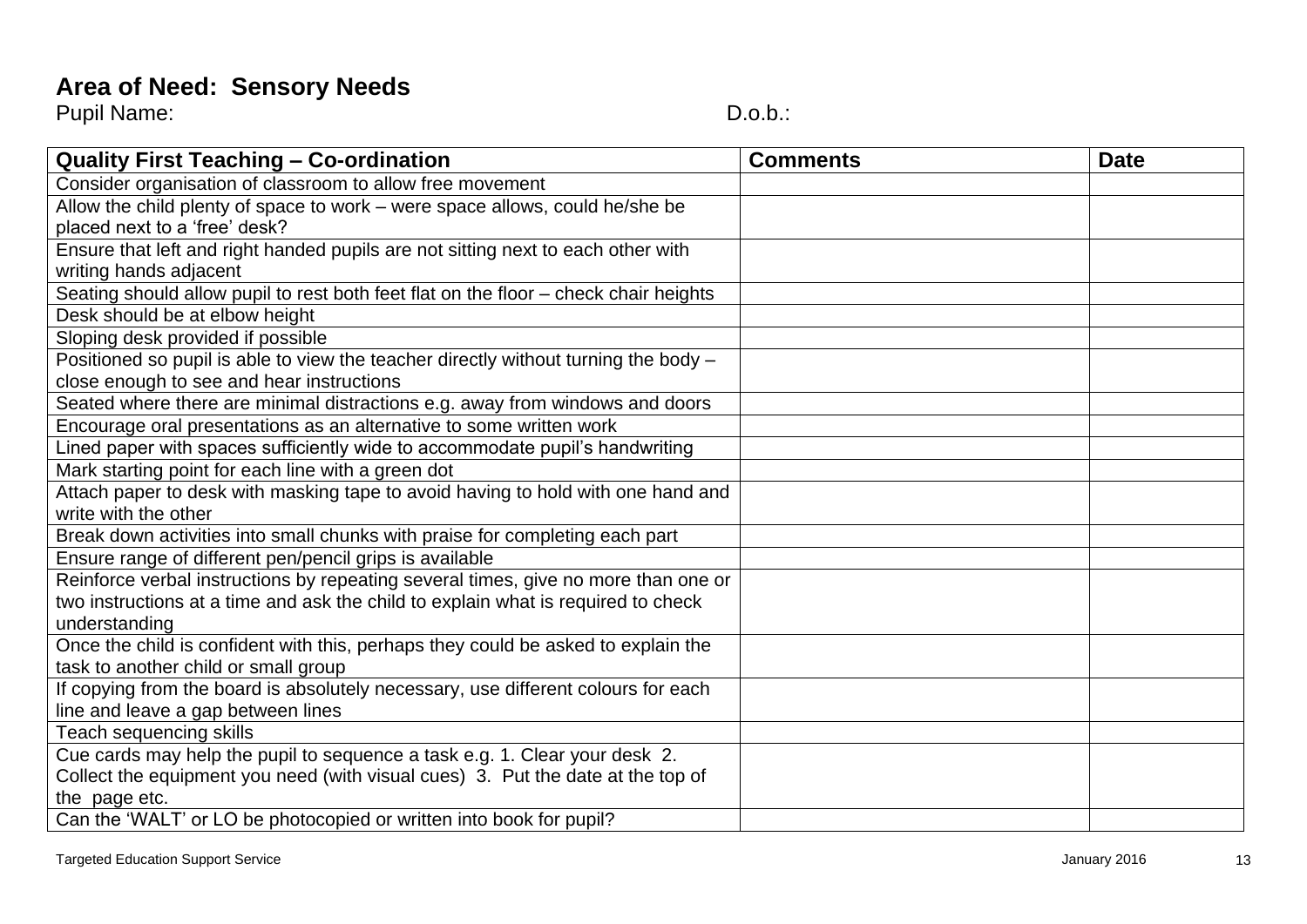Pupil Name: Calculation of the Contract of the Contract of the D.o.b.:

| Quality First Teaching – Co-ordination (2)                                         | <b>Comments</b> | <b>Date</b> |
|------------------------------------------------------------------------------------|-----------------|-------------|
| Equipment clearly labelled and kept in same place in class                         |                 |             |
| Teach pupil how to use planner, diary, lists to organize themselves as appropriate |                 |             |
| Allow additional time to complete tasks                                            |                 |             |
| Where possible, allow the pupil alternatives to taking part in team games where    |                 |             |
| he/she will be identified as 'letting the side down'                               |                 |             |
| Allow access to lap-tops/tablets etc. & teach key board skills (e.g. BBC 'Dance    |                 |             |
| Mat' typing)                                                                       |                 |             |

| Possible interventions (additional to/different from)                              | <b>Comments</b> | <b>Date</b> |
|------------------------------------------------------------------------------------|-----------------|-------------|
| Equipment, resources and programmes as recommended by the occupational or          |                 |             |
| physiotherapy services                                                             |                 |             |
| 'Co-ol' project or similar intervention                                            |                 |             |
| 'Motor Skills United' small group intervention programme                           |                 |             |
| Small group or 1:1 'Clever Fingers' type activities                                |                 |             |
| Small group or 1:1 handwriting activities (additional to usual provided for class) |                 |             |
| e.g. 'Speed Up' or the 'Teodorescu – Write from the Start' programmes              |                 |             |
| Support and teaching of keyboard skills                                            |                 |             |
| Use of voice processor and associated teaching (at least 80% accuracy)             |                 |             |